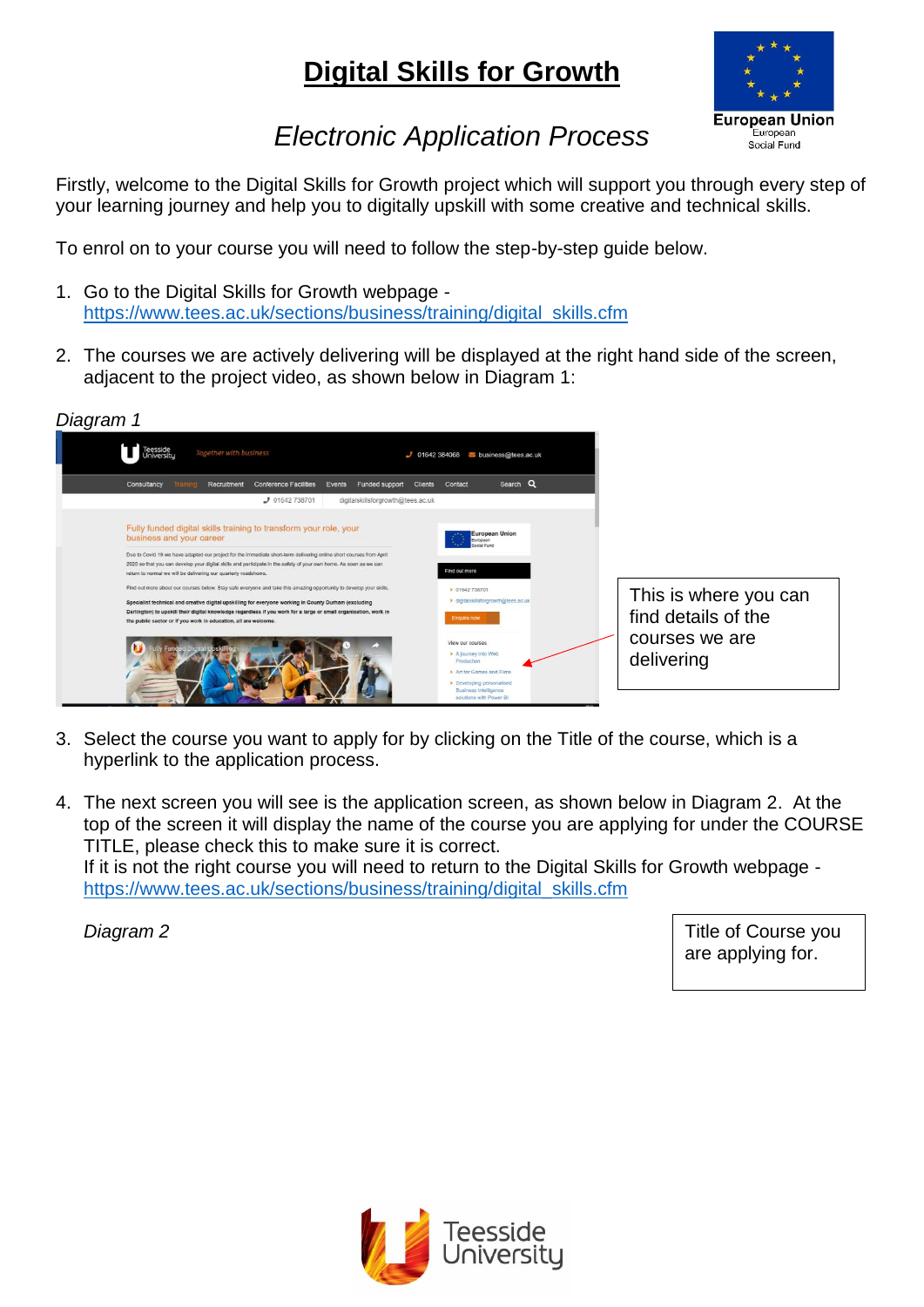| ← → D @ B Imps//e-vision.teesacak/ii.pmd/itsiunt/nanziw.jpp.jgnloginfprocess=siw.jpp.jpp/codet-UCS156SNTWPPD&code2=0011&code3=0UST<br>rour current application for. |                                                                                                                                                                              |                      |                               | 日吉 当 人 路 |                     |
|---------------------------------------------------------------------------------------------------------------------------------------------------------------------|------------------------------------------------------------------------------------------------------------------------------------------------------------------------------|----------------------|-------------------------------|----------|---------------------|
| Course Title                                                                                                                                                        |                                                                                                                                                                              | <b>Academic Year</b> | Course Code (office use only) |          |                     |
| 1. UCPD Digital Skills for Growth (A Journey into Web Production)                                                                                                   |                                                                                                                                                                              | 2019/0               | UCIS1045NTWPPD                |          |                     |
| Please register your User details with the University                                                                                                               |                                                                                                                                                                              |                      |                               |          |                     |
|                                                                                                                                                                     | Enter your official name(s) - i.e. as they are shown on your birth certificate, passport, etc.<br>It is a requirement that any award certificates show your official name(s) |                      |                               |          |                     |
| Title                                                                                                                                                               | --- Please select an option ---                                                                                                                                              |                      |                               |          |                     |
| Date of Birth *                                                                                                                                                     |                                                                                                                                                                              | 因                    |                               |          |                     |
| Forenames *                                                                                                                                                         |                                                                                                                                                                              |                      |                               |          | Please complete all |
| Forename 2                                                                                                                                                          |                                                                                                                                                                              |                      |                               |          | sections and click  |
| Forename 3                                                                                                                                                          |                                                                                                                                                                              |                      |                               |          |                     |
| * Family Name / Surname *                                                                                                                                           |                                                                                                                                                                              |                      |                               |          | <b>PROCEED</b>      |
| * Contact Telephone Number *                                                                                                                                        |                                                                                                                                                                              |                      |                               |          |                     |
| "E-mail Address "                                                                                                                                                   |                                                                                                                                                                              |                      |                               |          |                     |
|                                                                                                                                                                     |                                                                                                                                                                              |                      |                               |          |                     |
|                                                                                                                                                                     | Cancel                                                                                                                                                                       | Proceed              |                               |          |                     |
|                                                                                                                                                                     |                                                                                                                                                                              |                      |                               |          |                     |

5. You will need to complete ALL fields in the Application Screen including your Title, Date of Birth, Forename, Surname, Contact Number, which is your personal number, not a work number and also your personal email address. Click Proceed at the bottom of the screen.

The following screen will be pre-populated with some information from Screen 1 – Application to include your Surname, Forename, Title and DOB, please check these are correct and change if necessary from this screen. It also provides your On-Line Reference Number at the top.

6. Within this screen you will need to add your: Previous Name, if needed, and Gender, as shown below in Diagram 3.

| Diagram 3                     |                                                                                                                                                                                                   |                                                                                                                              | <b>On-Line Reference</b>         |
|-------------------------------|---------------------------------------------------------------------------------------------------------------------------------------------------------------------------------------------------|------------------------------------------------------------------------------------------------------------------------------|----------------------------------|
| Teesside<br>University        | Number                                                                                                                                                                                            |                                                                                                                              |                                  |
|                               | Your On-line Reference Number is 0295529<br>Please quote this number if you need to contact Teesside University                                                                                   |                                                                                                                              |                                  |
|                               | <b>Personal Details</b><br><b>Family Name/ Surname*:</b><br><b>GILBERT</b>                                                                                                                        |                                                                                                                              | Pre-populated<br>fields          |
|                               | Forename 1*:<br><b>SUE</b><br>Forename 2:<br>Your name will appear in the following format on documents such as award certificates, if this is not correct please amend in the name fields above. | <b>SUE</b><br>Forename 3:                                                                                                    |                                  |
| Please add                    | <b>SUE SUE GILBERT</b>                                                                                                                                                                            |                                                                                                                              |                                  |
| previous name<br>if necessary | Previous Name, if appropriate, e.g. before marriage:<br>Mrs<br>Please select<br>Title*:<br>Sex <sup>*</sup> :                                                                                     | Please add<br>Gender                                                                                                         |                                  |
|                               | <b>Home Address</b>                                                                                                                                                                               | <b>Correspondence Address</b>                                                                                                |                                  |
| Home<br>Postcode              | This must be the location where you live. C/O's and PO Box addresses are not<br>acceptable.<br>Postcode/Zip<br>(mandatory for UK):<br><b>Find UK Address</b>                                      | <b>Copy from Home Address</b><br>Postcode/Zip<br>(mandatory for UK):<br><b>Find UK Address</b><br>A construction of the con- | Copy from Home<br><b>Address</b> |

## *All fields marked with a \* are mandatory and will need populating.*

- 7. Once you enter your Postcode in the Home Address section, click on Find UK Address which will automatically provide a list for you to select your correct address.
- 8. Scroll below your Home Address and add your Telephone and Mobile Numbers and also your email address if not shown.

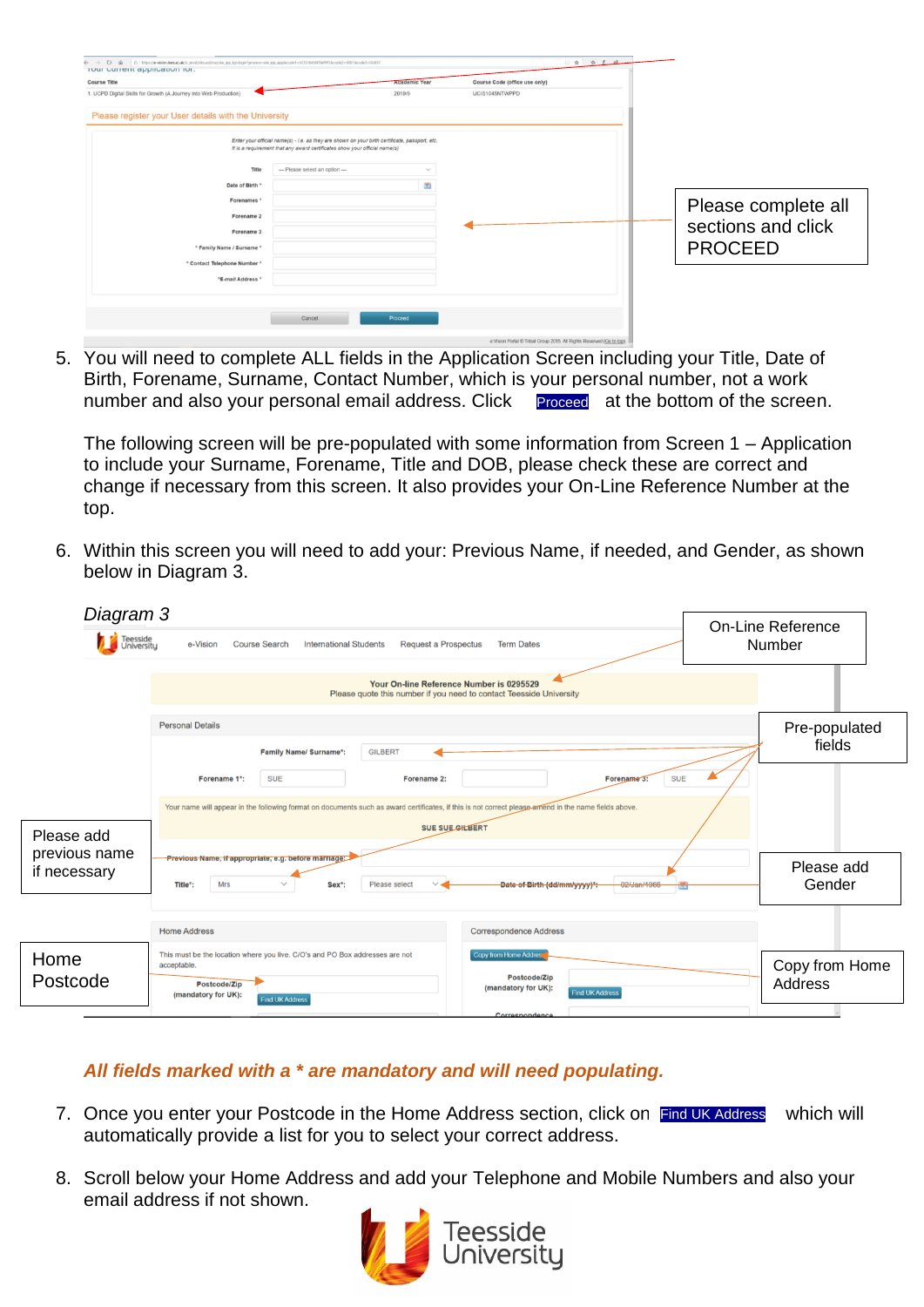9. On the right hand side of the screen you will notice a Correspondence Section. If your Correspondence Address is the same as your Home Address, please click Copy from Home Address

If not, please enter your correspondence postcode into the Postcode/Zip on the right hand side of the screen and then select the correct address from the automatic list provided.

- 10.At the bottom of the screen you will need to complete the *Other Personal Details* section and these relate to your Country of Residence, Country of Birth, Nationality, Ethnicity, Which of the following best describes you? and Who is entering this application.
- 11.The Disability Section is really important as it allows us to ensure you have everything you need to complete your course or to take part in all project activities. Please make sure to complete this section by selecting the appropriate choice from the drop-down list.
- 12.The next section is used to find out a little more about your parents by identifying the qualifications they gained. This information is used to inform government about the backgrounds of our students as it can lead to funding for a particular group of people.
- 13.Payment of Fees, is a really important section as our courses are fully funded to eligible learners. If you are not eligible, a member of the team will be in touch to let you know. To complete this section please follow the bullet points below:
	- a) Select the OTHER in the Who will pay your fees drop-down list
	- b) Enter Digital Skills for Growth project in the If Other, please state, section
	- c) In the Contact Name of Fee Payer, please enter Sue Gilbert
	- d) The Contact Address and Postcode of Fee Payer should be pre-populated, if not please enter: G1.36 Greig Building, School of Computing, Engineering and Digital Technologies
	- e) The email address should be [s.gilbert@tees.ac.uk](mailto:s.gilbert@tees.ac.uk)

| Diagram 4 |                                                                                                                                                                                                        |   |
|-----------|--------------------------------------------------------------------------------------------------------------------------------------------------------------------------------------------------------|---|
|           | Parental Education                                                                                                                                                                                     |   |
|           | PLEASE SELECT $\vee$ $\bigcirc$ What does this mean?<br>Do any of your parents have any higher education qualifications,<br>such as a degree, diploma or certificate of higher education? <sup>*</sup> |   |
|           | Payment of Fees                                                                                                                                                                                        | a |
|           | Who will pay your fees? *<br>Please select                                                                                                                                                             |   |
| b         | If O M, please state:                                                                                                                                                                                  |   |
|           | <b>Contact Name of Fee Payer:</b>                                                                                                                                                                      | С |
|           | Contact Address and Postcode of Fee Payer:                                                                                                                                                             |   |
| d         | E-mail Address of Fee Payer:                                                                                                                                                                           | е |
|           | Previous Applications                                                                                                                                                                                  |   |
|           | PLEASE SELECT $\vee$<br>Have you previously applied to study or studied at<br>the institution?                                                                                                         |   |
|           | If yes, which course?                                                                                                                                                                                  |   |
|           |                                                                                                                                                                                                        |   |

14.The final section on this screen is the *Previous Applications.* Please use the drop-down function to answer if you have applied to study at Teesside University previously, if you answer YES, please let us know which course it was and then click SAVE and PROCEED at the bottom of the screen.

You will now be taken to the final screen to complete.

*Diagram 5*